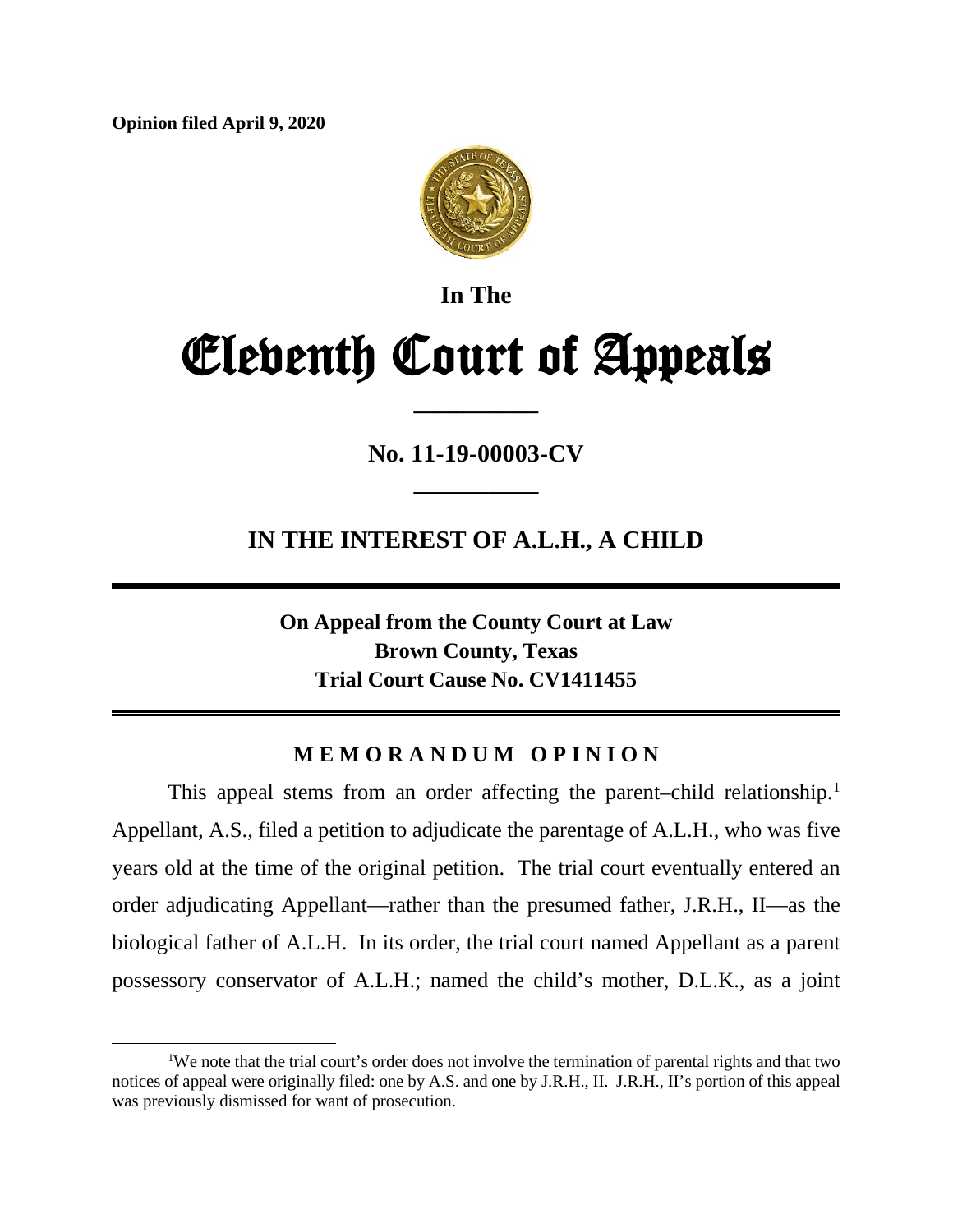managing conservator; named J.R.H., II as a nonparent joint managing conservator of A.L.H.; entered judgment in the amount of \$16,594.35 against Appellant and in favor of J.R.H., II for retroactive child support; ordered Appellant to pay more than \$400 per month to J.R.H., II for current child support; and ordered the mother to pay \$200 each month to Appellant as a partial reimbursement of Appellant's obligation to pay current child support. On appeal, Appellant presents three issues in which he complains of the trial court's rulings regarding conservatorship, retroactive child support, and current child support. We affirm the order of the trial court.

#### *Background Facts*

When the mother became pregnant with A.L.H., she did not know who the father was. She informed Appellant, who was one of the potential fathers, as soon as she realized that she might be pregnant. Soon thereafter, the mother married J.R.H., II. They were married when A.L.H. was born, and they had another daughter together before divorcing in May 2014. J.R.H., II was the presumptive father of both children, and he became the adjudicated father at the time of his divorce from the mother. In their divorce decree, J.R.H., II was named as the managing conservator with the right to establish the primary residence of both A.L.H. and her sister.

Appellant acknowledged that, based on the timing, he knew—from the moment that the mother told him of her pregnancy—that he could be the father. In fact, he went to the hospital to see the mother and A.L.H. on the day that A.L.H. was born. Appellant, however, did not pursue a paternity suit at that time; he said the mother told him that he was not the father of the child. However, in late 2013, after the child had turned four years old, the mother informed Appellant that he might be A.L.H.'s father. In December 2013, a paternity test revealed that Appellant was the probable father of A.L.H. Appellant waited until November 2014 to file the paternity suit. The bench trial did not commence until August 2017. At that time, the trial court ruled that Appellant was excused from failing to file his paternity suit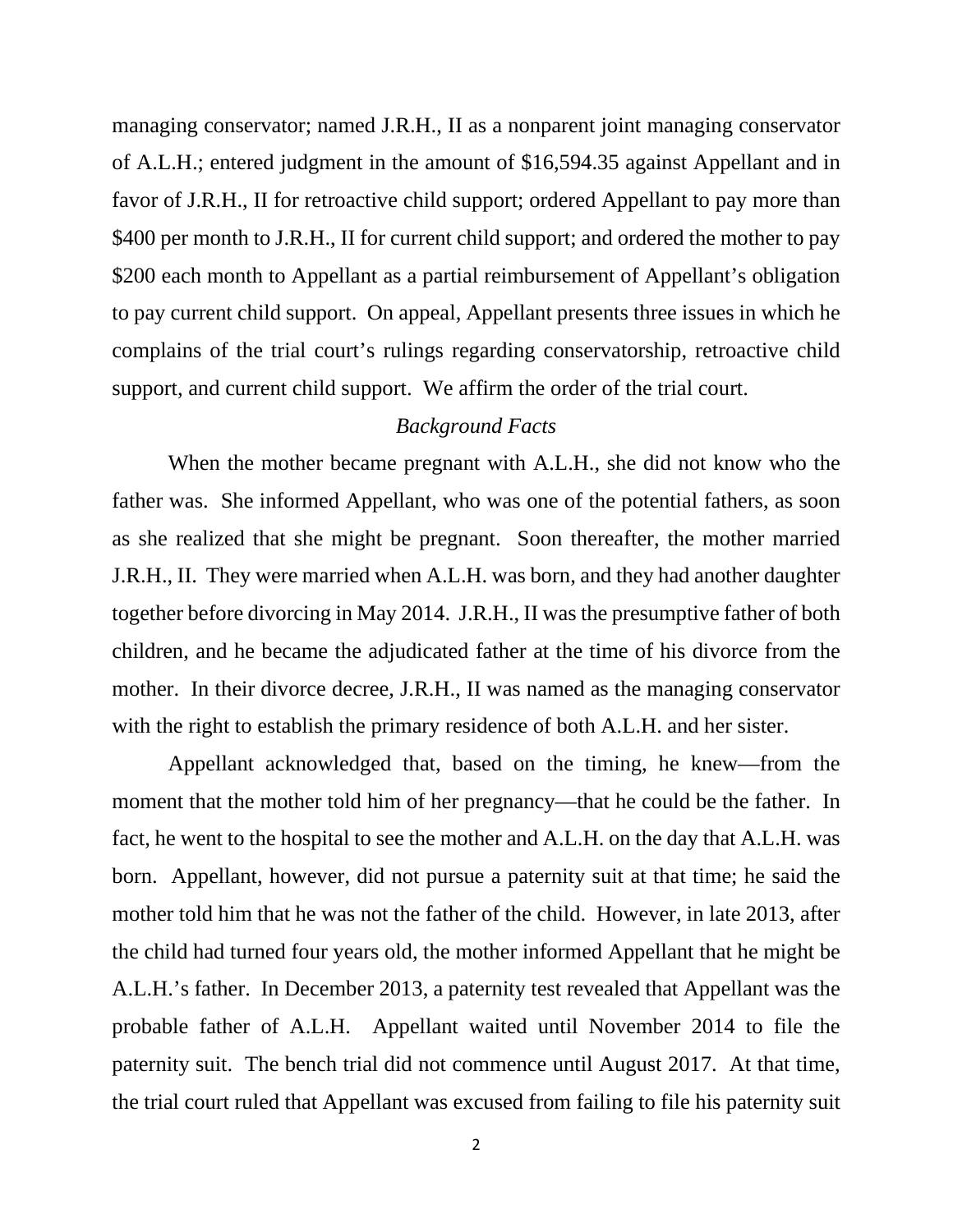prior to the child's fourth birthday.[2](#page-2-0) The bench trial resumed in July 2018; by this time, A.L.H. was nine years old. During the proceedings below, A.L.H. continued to reside primarily with her sister and J.R.H., II, who continued to raise A.L.H. as his daughter. The order affecting the parent–child relationship was signed a few months after the final hearing. This appeal followed.

#### *Analysis*

In his first issue, Appellant argues that the trial court abused its discretion by appointing Appellant as "a mere possessory conservator." Nowhere in the record, however, can we find any request by Appellant asking that the trial court appoint him as a managing conservator of A.L.H. In his petition, Appellant asked that he be adjudicated as A.L.H.'s father, that he be awarded costs, and that A.L.H.'s last name be changed. In a supplemental petition, he asked that the mother be required to pay a share of child support. In open court, Appellant testified that he would agree to a "stepped-up" visitation plan and was not even asking for unsupervised visitation at that point, and Appellant's attorney indicated that Appellant was not asking to alter J.R.H., II's status as a managing conservator but was merely asking the court to adjudicate Appellant as the biological father and give him "access" to A.L.H. Because Appellant did not seek to be appointed as a managing conservator, we cannot hold that the trial court abused its discretion when it failed to appoint Appellant as a managing conservator. *See In re C.A.M.M.*, 243 S.W.3d 211, 219– 20 (Tex. App.—Houston [14th Dist.] 2007, pet. denied) (recognizing that trial court may not grant such relief in the absence of pleadings). Accordingly, we overrule Appellant's first issue.

<span id="page-2-0"></span>In his second issue, Appellant asserts that the trial court erred when it awarded retroactive child support from Appellant to J.R.H., II. Appellant contends that the

<sup>2</sup> *See* TEX. FAM. CODE ANN. § 160.607 (West 2014).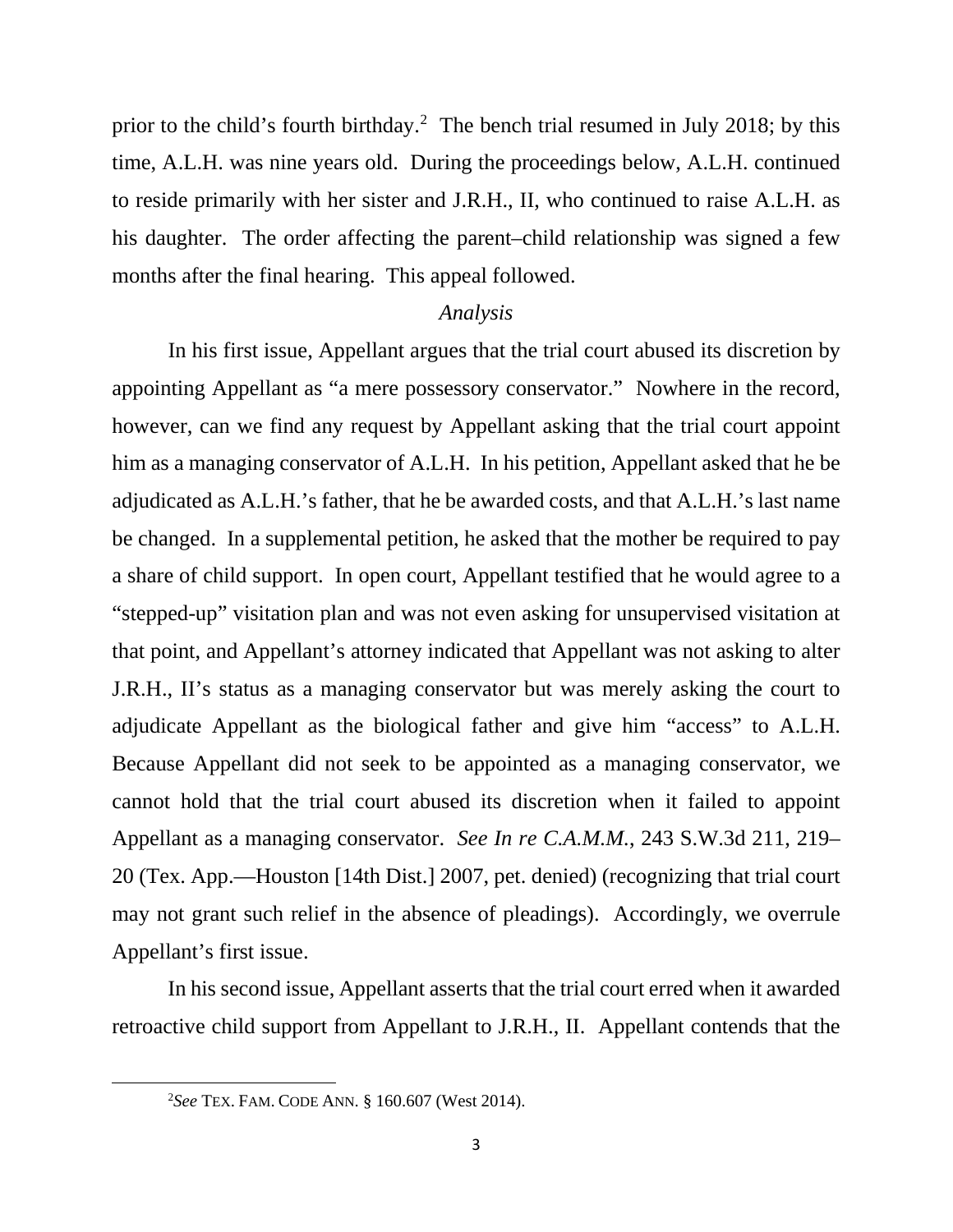Family Code does not support an award of retroactive child support under the circumstances in this case, that the award is manifestly unjust, and that J.R.H., II did not timely file the counterpetition in which he requested such support.

With respect to the matter of timeliness, the record reflects that J.R.H., II filed his counterpetition just two days prior to the commencement of the trial in August 2017. After two days of proceedings, the trial court made some rulings with regard to parentage and then recessed the trial so that a separate hearing on child support could be conducted after appropriate discovery. The trial resumed in July 2018, at which time the trial court considered child support. Although the counterpetition was not timely filed prior to the commencement of trial, *see* TEX. R. CIV. P. 63, the trial court's continuance of the matter for approximately eleven months cured the untimeliness of the counterpetition. *See In re Marriage of Brown*, 870 S.W.2d 600, 603 (Tex. App.—Amarillo 1993, writ denied). Under these circumstances, we cannot hold that the trial court abused its discretion in considering the matters alleged in the counterpetition.

With respect to the award of retroactive child support, the trial court found that it was reasonable and was in the child's best interest for Appellant to pay retroactive child support dating back to November 2014, the month that Appellant filed his original petition in this cause. When rendering an order adjudicating parentage, a trial court "may order retroactive child support as provided by Chapter 154." TEX. FAM. CODE ANN.  $\S 160.636(g)$  (West Supp. 2019). In doing so, the trial court "shall use the child support guidelines provided by Chapter 154." *Id.* § 160.636(h). Chapter 154 authorizes a trial court to "order a parent to pay retroactive child support" if the parent was not previously ordered to pay child support and was not a party to a suit in which support was ordered. *Id.* § 154.009(a).

Appellant asserts that the payment of retroactive child support to someone other than the mother is not contemplated by the Family Code. We disagree. A trial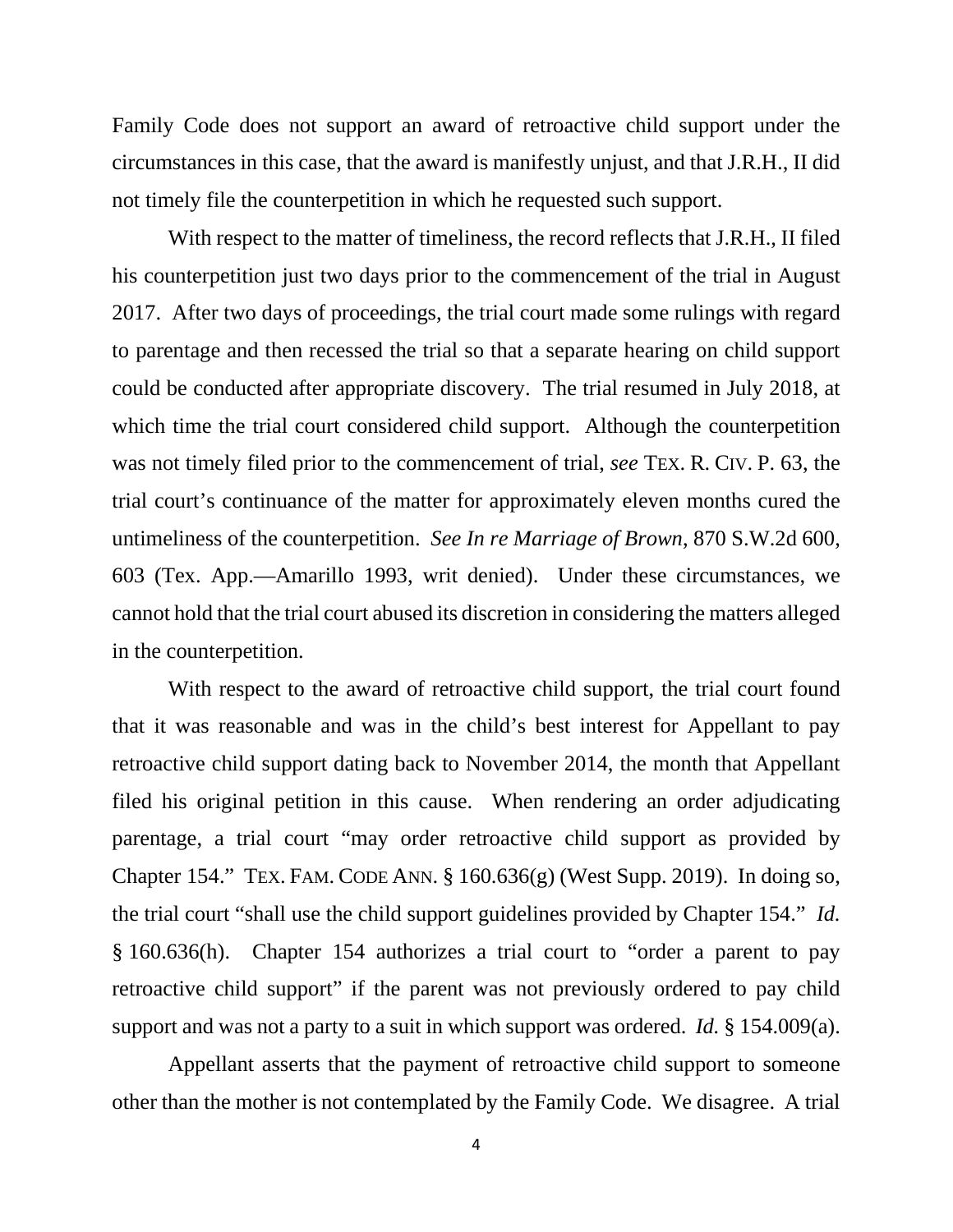court has discretion to order that someone other than the mother or the attorney general on the mother's behalf should receive the appropriate child support. *Duran v. Garcia*, 224 S.W.3d 309, 314 (Tex. App.—El Paso 2005, no pet.).

Appellant next argues that, even if retroactive child support could be paid to J.R.H., II, the award "is manifestly unjust under these facts." Appellant does not argue that the trial court failed to follow the applicable child support guidelines. *See* FAM. §§ 154.121, .131. Instead, he argues that the award was unjust because he "was repeatedly and falsely assured he was not A.L.H.'s father" and because he had been denied access to A.L.H. We note that, during the entire period for which retroactive child support was ordered, Appellant knew that he was the biological father of A.L.H. based upon the paternity test and had actually filed suit to be adjudicated as the father. Under these circumstances, we cannot hold that the trial court's award of retroactive child support was manifestly unjust. We overrule Appellant's second issue.

In his third issue, Appellant asserts that the trial court erred "in merely having [the mother] reimburse [Appellant] for a portion of the child support obligation." Under this issue, Appellant points out that the mother was gainfully employed as a salesperson and that she has a duty to support her child. Appellant contends that the mother "should have to shoulder a larger [portion] of the child support burden" than \$200 per month and that the burden should be split more equitably between Appellant and the mother. By its ruling, the trial court split the current child support burden between Appellant and the mother almost equally—with Appellant to pay the standard child support amount and the mother to reimburse Appellant for almost half of that amount. Appellant has not cited us to any authority that would support his contention that the mother should have to pay a larger portion of the child support, and based on the record before us, we cannot hold that the trial court abused its discretion in this regard. Accordingly, we overrule Appellant's third issue.